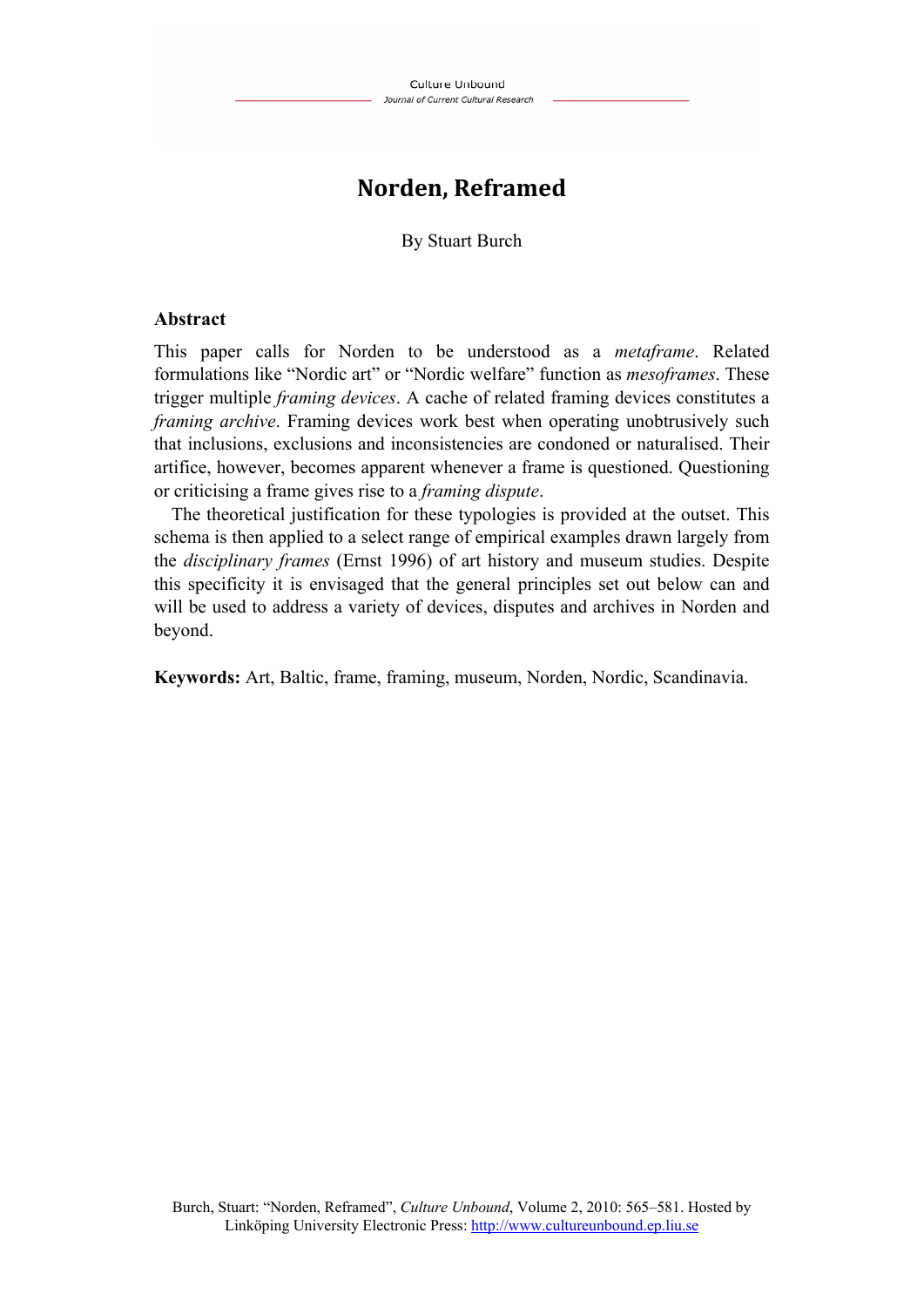## **Setting the Frames**

The literature on framing is as vast as it is amorphous (Entman et al. 2008: 175). This is ironic given that the very purpose of a frame is to bring order and focus. A frame is a filter, seeking to include only that which is deemed to be relevant whilst excluding or marginalising all else (Bateson 1954: 187; Schön & Rein 1994: 26; Snow 2004: 384). Some of the ways in which this operates in practice are explored by Erving Goffman in his seminal book *Frame Analysis* first published in 1974. It demonstrates how frames enable individuals and groups "to locate, perceive, identify and label" aspects of the real world (Goffman 1974: 21).

Deborah Tannen's edited volume *Framing in Discourse* (1993) charts how Goffman's sociological study had informed two decades of research into an array of subject areas ranging from linguistics to anthropology, artificial intelligence to cognitive and social psychology, and indeed any field that seeks "to investigate the socially constructed nature of reality" (Tannen 1993: 5–6; Tannen & Wallat 1993: 60).

This is elucidated further by the associated discipline of critical discourse analysis. Here a frame is understood as "a cognitive model" (Bloor & Bloor 2007: 11). Made up of "broad, culturally shared systems of belief" such a paradigm establishes the mental connections that are needed to make sense of the world around us (Schön & Rein 1994: 32; Lakoff 2004: xv). Bateson (1954), Tannen (1993) and Schön & Rein (1994) have differing idioms for this overarching frame or "message", but all share the prefix "*meta*–". This, plus the existence of a cognate term such as "metaculture" (OED 2010), has prompted me to adopt the concept of a *metaframe*. There are precedents for this, as when Gold (1993: 123) uses it in relation to the "expository model" of the museum. Norden's status as a metaframe will be addressed in detail shortly. As understood here a metaframe provides the essential context to all forms of communication and meaning-making (Snow 2004: 384). Bloor and Bloor (2007: 11) note that such a frame "operate[s] automatically" and is habitually "accepted as everyday common sense". Its tacit acknowledgment means that this primary frame of reference is normally overlooked and rarely questioned (Schön & Rein 1994: 23).

Under the mantle of this metaframe are a series of middle or intermediate *mesoframes*. These are fundamentally discursive entities: defined concepts that carry meaning within specific disciplines. A mesoframe seeks to delineate a distinctive subset of a given specialism. A clear demonstration of this is the "Nordic" tag applied to architecture (Lund 2008), music (Yoell 1974), literature (Grønn 2005), landscape (Jones & Olwig 2008) and so forth. Functioning as both bracket and modifier these mesoframes seek to verify the claim that the associated metaframe – Norden – has a distinctive and special contribution to make.

These discursive forays are invariably accompanied by more tangible corollaries. In the case of visual art such devices commence with borders around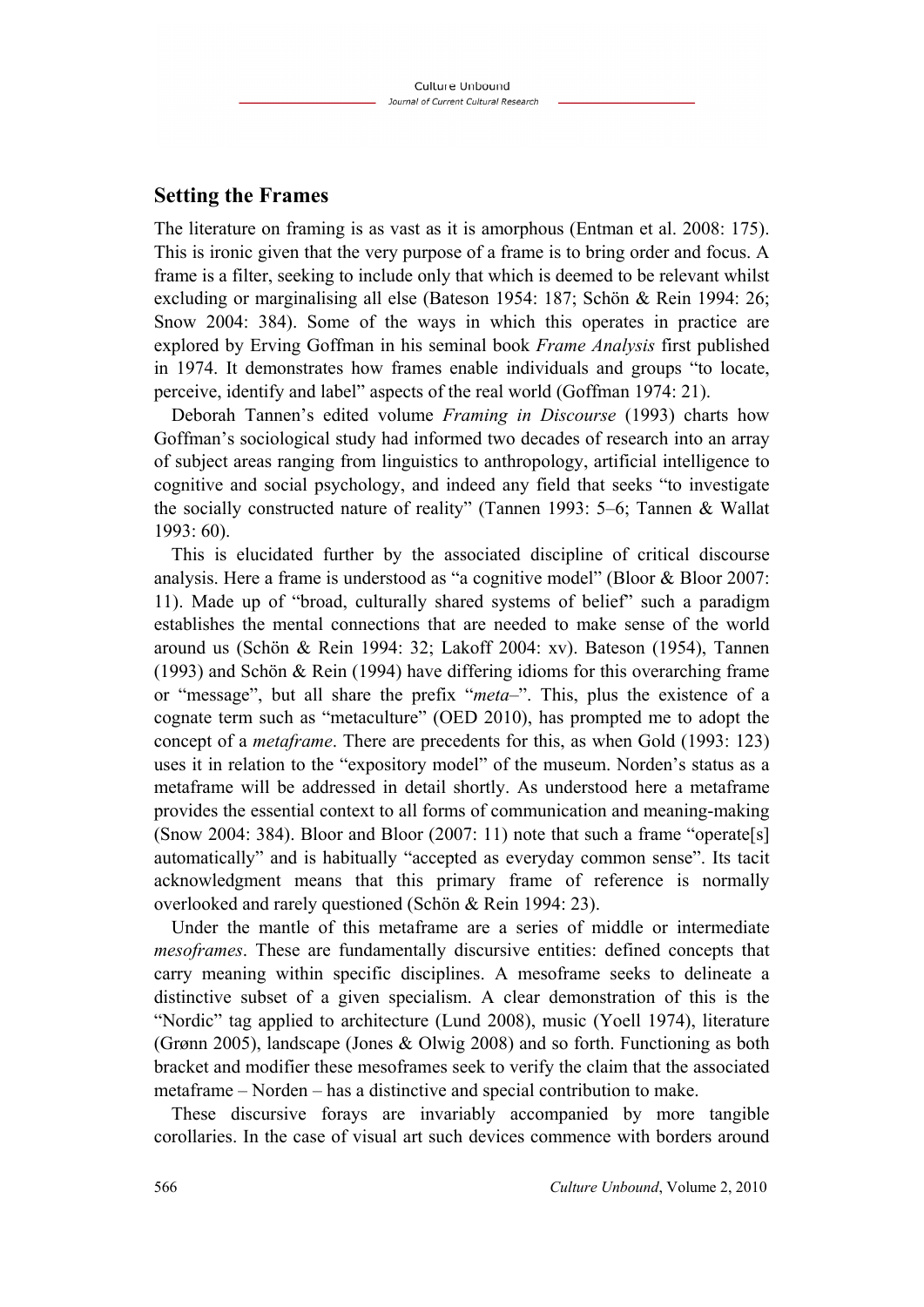paintings and go on to encompass museums and organisations; exhibitions and catalogues; awards and grants etcetera (Oberhardt 2001; Carter & Geczy 2006: 164ff). Each device is delineated in some way and underpinned by the accepted truths or generally held assumptions that make up a particular metaframe. Every time a recurring device is reintroduced or a fresh one implemented, another layer is added to the *framing archive*. The mediation and consumption of this store of devices occurs at the discursive level of the mesoframe, which in turn both sustains and replenishes the overarching metaframe.

Explicit and indirect connections are fostered across this compendium of frames. This occurs through a complex chain of "generative metaphors" (Schön & Rein 1994: 26–27). New framings will draw on the meta- and mesoframes and their associated archive. Novel insights are engendered through such strategies as innovative inclusions or unconventional omissions. The resulting devices lead to inventive interpretations that their instigators hope will be praised for casting "new light" on a familiar subject – as we shall see in the case of the mesoframe that is "Nordic art".

This, however, leads to an innate tension between continuity and change. It is when the latter takes precedence that a *framing dispute* is likely to occur. As a result the frame itself shifts into focus (Tannen 1993: 4). Such disagreements are most evident within the frame of party politics and policy controversies (Schön & Rein 1994; Klandermans 2004: 368; Snow 2004: 384–5). It is for this reason that frames play such an important role in protest movements. Campaigning groups thus do what policy makers do: frame reality to match their beliefs (Snow 2004: 384). Hence Lakoff's (2004: xv) pithy observation: "Reframing *is* social change".

So, despite a metaframe's regulatory function, the meaning of objects and ideas couched within is neither inherent nor fixed. Significance is instead determined by the mode of framing. With each reframing different aspects come to the fore, altering the relationship between actors and objects (cf. Snow 2004: 384). Framing devices are thus cognitive strategies. They compete symbolically for legitimacy in relation to the archive of other framing devices – both of the past and of the present. Each new device seeks to influence the future trajectory of that archive, its mesoframe and, ultimately, its metaframe (cf. Bourdieu 1985: 728).

\*

This intentionally concise and consciously partial overview of a select range of texts dealing with frames and framing has enabled me to construct a typology of devices, archives and disputes encapsulated by an overarching metaframe and at least one intermediate mesoframe. In the next section I will begin to apply these to my empirical material. Prior to doing so, however, it is perhaps instructive to foreground the main tenets of my argument. It centres on the word *Norden*, the literal meaning of which is "the North". Norden will be treated as a *metaframe*: an endemic condition that serves as a point of reference and recognition for multiple *mesoframes* and an extremely diverse *archive* of *framing devices*. These devices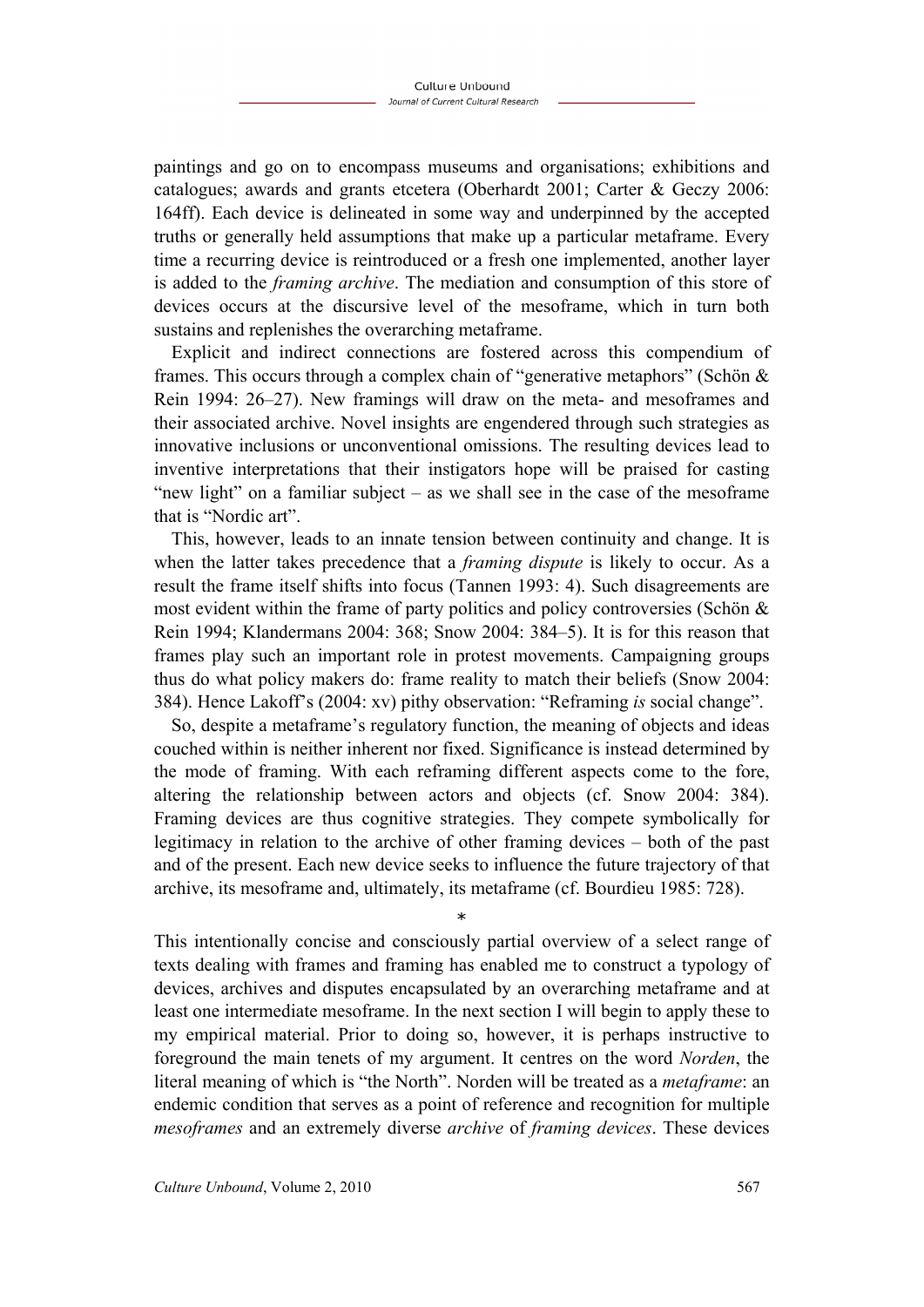are "articulation" or "focussing" mechanisms (Douglas 1984: 64; Snow 2004: 384). They operate like a frame around a painting, valorising what is enclosed within its borders and channelling a viewer's perception accordingly. Such frames are meant to be subordinate but they play much more than simply a marginal role (cf. Penny 2005: 6). This becomes evident whenever a frame is *disputed*. It is then that the frame comes into its own, emerging like an exoskeleton to be defended or undermined.

Framing is, in short, essential to meaning-making. There is of course a neat irony that this assertion should appear in a journal entitled *Culture Unbound*. Culture is *always* bound. For, as John Cage (1939/1973: 113; Springfeldt 1982: 115) put it:

Structure without life is dead. But Life without structure is un–seen

It follows therefore that Norden and the suite of devices of which it is composed is an impossibility without being placed within some sort of bounds, structure or – as it is named here – frame. Yes, Norden can, and frequently is, reframed. But it is *never* unbound.

# **Applying the Frames**

If one accepts the premise – Norden is a metaframe – what "broad, culturally shared systems of belief" does it connote? Well, when it comes to "northern Europe, stereotypes of untouched nature, clear light, cool oceans, melancholy and mythical figures often dominate the picture" (NIFCA 2000; cf. Palmqvist 1988: 9). For additional "mental connections" we need look no further than this special issue of *Culture Unbound*. Under the title "Uses of the Past – Nordic historical cultures in comparative perspective", the guest editor, Peter Aronsson, chose to begin his call for papers as follows:

Nordic cultural representations have a historical reputation that stretches from an older bellicose layer to a modern welfare dimension. Images and narratives span the Vikings and the Thirty Years' War to a Nordic welfare state characterized by a generous public sector, gender equality, strong child protection and so on – all of which are communicated within Norden and abroad.

Present-day notions of "the North" are thus built on conceptions and associations that are as longstanding as they are divergent. In a certain context and at a particular historical moment Norden connotes conflict ("an older bellicose layer"), whilst in another it equates to childcare ("a modern welfare dimension"). Paradoxically enough, these and other inconsistencies confirm rather than counter Norden's status as a metaframe. It is so entrenched that incongruities and contradictions can be enlisted in its defence. Each and every intimation or refutation of Norden – including the very article you are reading – makes it "real".

This Nordic-themed special issue of *Culture Unbound*, like all such framing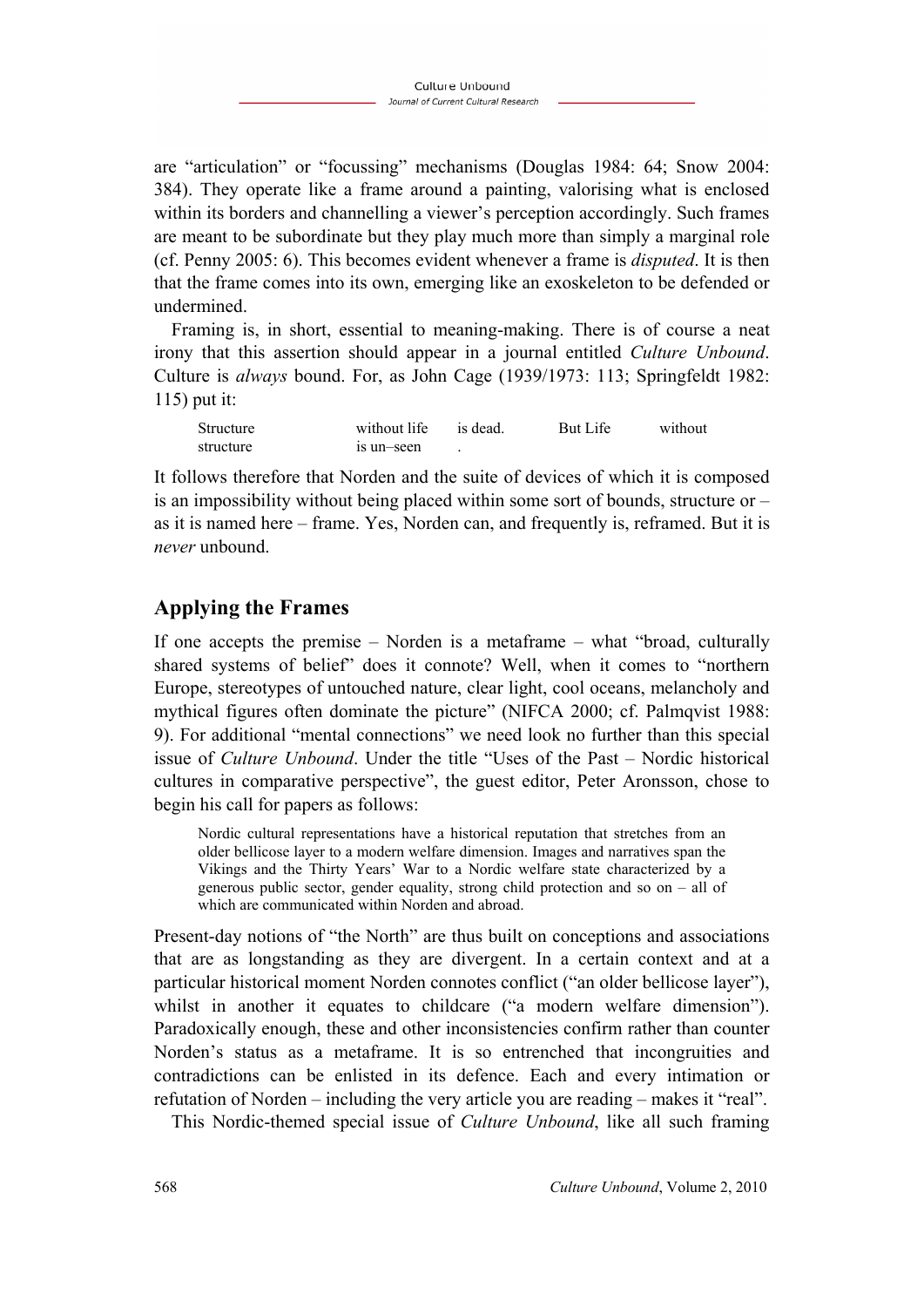devices, builds on and augments the metaframe that is Norden. New formulations overlay those that have gone before in the framing archive. This explains why Stephan Tschudi-Madsen (1997: 8) chose to begin his introduction to the UNESCO book *Our Nordic Heritage* with reference to Pytheas, Pliny the Elder and Procopius and their ancient notions of "Thule". This Greek and Latin name for what Pytheas took to be the northernmost region in the world was revived in the eighteenth and nineteenth centuries. Nilsson (n.d.) charts this through the writings of Goethe and the landscape paintings of Caspar David Friedrich to its "ultimate perversion during the Nazi regime" and then, in the post-war period, an internal strengthening of a shared Nordic sensibility "with new financial, political and cultural networks."

A pivotal player in such networks is the Nordic Council and its related institutions (Jones & Hansen 2008: 566). Formed in 1952, this body, through the auspices of the Nordic Council of Ministers, is responsible for co-operation between the five states and three semi-autonomous areas that make up Norden as it is most commonly understood. These are respectively Denmark, Finland, Iceland, Norway and Sweden plus Åland, Greenland and the Faroe Islands. Scandinavia, meanwhile, is a more geographically circumscribed frame, referring as it does to Denmark, Norway and Sweden or, less frequently, the peninsula made up of Norway, Sweden and the north-western part of Finland (Grønn 2005: 4).

The Nordic Council facilitates the furtherance of Norden "from above" by fostering activities and sentiments that sustain it "from below". With reference to the latter, Henrik Stenius (2003: 21) has opined that "Nordic citizens feel that they are members of an (invented) Nordic family". Jonas Thente (2010) has recently speculated that, whilst this familial sentiment is arguably evident among older residents of the Nordic region, the same cannot be said for younger citizens of an increasingly mobile, interconnected world. It is notable, however, that Thente's cautionary remark came as he reported on that year's Nordic Council Literature Prize. Thente allayed his concerns about the diminution of Nordicity by looking upon this prize as a token of togetherness: Nordic affinities might well be being eroded, fretted Thente, "but at least we have the Nordic Council Literature Prize in common" (Thente 2010).

Intended to "increase interest in the literature and language of the neighbouring countries", the Nordic Council Literature Prize dates back to 1962 when it was first presented to the Swedish author, Eyvind Johnson (1900–76). Three years later his compatriot, the composer and conductor Karl-Birger Blomdahl (1916– 68) became the inaugural winner of the Nordic Council Music Prize. In 1995 these awards were complemented by the Nordic Council Nature and Environment Prize and, a decade on, the Film Prize. The Nordic Council is not the only organisation to oversee such competitions. A case in point is the Carnegie Art Award established in 1998 "to promote Nordic contemporary painting".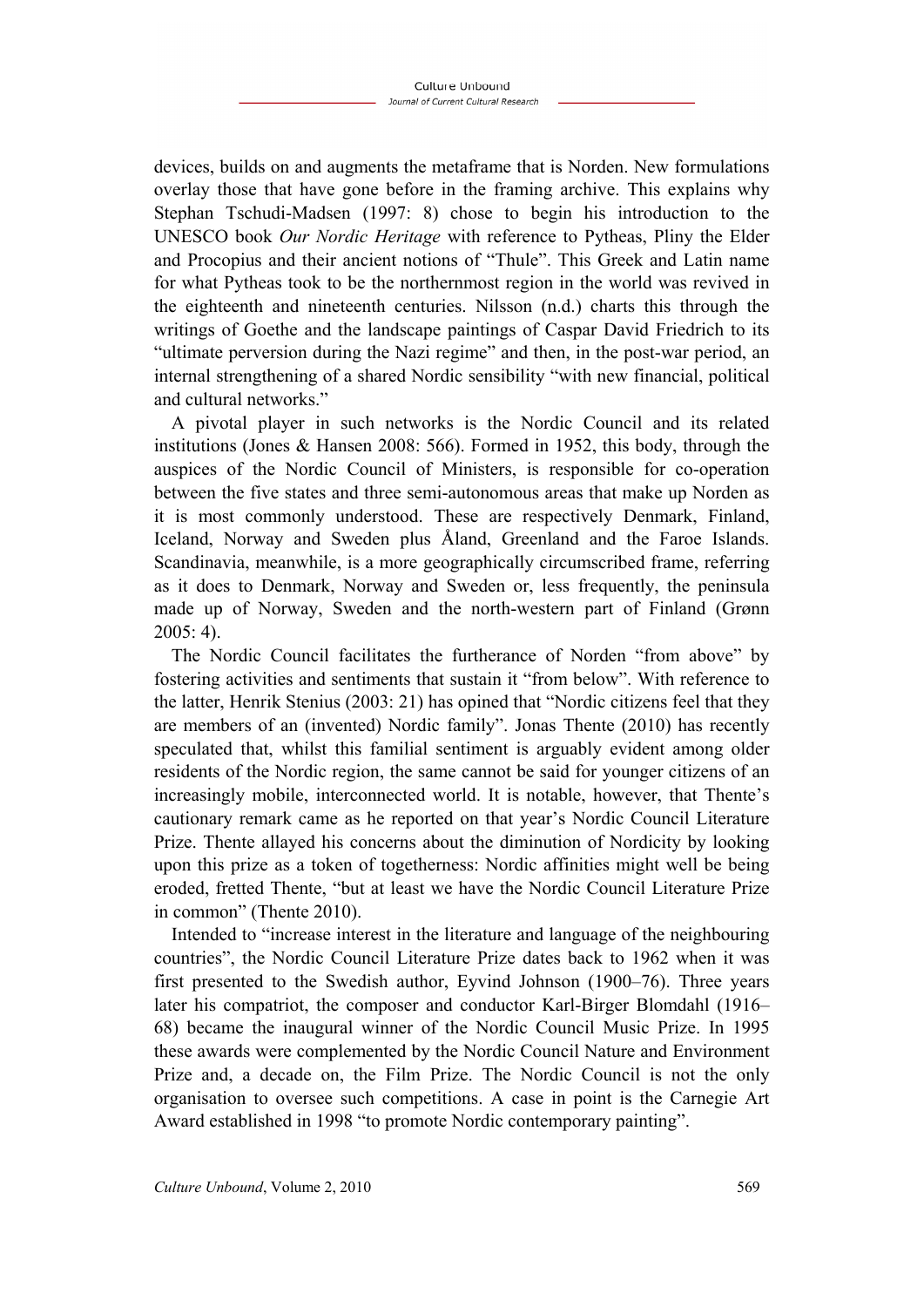Jonas Thente is surely correct to look upon these devices and their associated mesoframes – Nordic art, Nordic literature, Nordic music – as strategies for sustaining a northern kinship. The debates triggered by the conferral of each and every "Nordic" award guarantees the prolongation of Norden. Thanks to them its future is assured, even if the art, literature or music being discussed are devoid of any purported "Nordic" traits that might be associated with that metaframe.

This becomes a bone of contention, however, whenever attention shifts from the Nordic parameters of a given prize to the Nordic credentials of its contenders: an action that often leads to much soul-searching about the particular Nordic qualities of whatever cultural manifestation is being scrutinised. Thus the Carnegie Art Award of 2008 sparked off the oft-asked question: "Do we have contemporary Nordic art?" (Kristensen 2007). Ten artists featured in that year's competition were quizzed about this. Two were categorically of the opinion that it did *not* exist. Three more were uncertain. Another felt that contemporary Nordic art probably *did* exist, but that it was of no interest. Three answered in the affirmative, although they each found it "difficult to say what it is". The Norwegian, Tor-Magnus Lundeby, for example, was unable to decide if Norden's aesthetic imprint stemmed from site-specificity or some sort of ill-defined Nordic temperament.

Of the ten shortlisted artists probed about their views on Nordic art, it was the Finnish painter Silja Rantanen who provided the most emphatic response: "Contemporary Nordic art is art made by Nordic artists" (cited in Kristensen 2007: 10). She went on to add that what bound these artists together was the shared experience of living in countries that are inhabited sparsely by wealthy, educated people. Yet even she discerned aspects of these "caring" societies that, in her opinion, fail to manifest themselves in the art produced there. Rantanen was also uneasy about making generalisations, cautioning that they tend to lead people to resort to "ready-made interpretative models" (i.e. *frames*) rather than "looking at individual works". This can be construed as meaning that critics and other commentators have a tendency to seek out *a priori* qualities framed as "Nordic". The resulting findings are then used as evidence to support the framing thesis: "Yes, we *do* have Nordic art".

The final word on the existence or otherwise of contemporary Nordic art goes to Fie Norsker from Denmark. If forced to select just a single "common element", Norsker mused, "it would probably be [an] interest in art outside the Nordic countries" (cited in Kristensen 2007: 10). This amounts to a negative affirmation of the Nordic frame.

Norsker is far from alone in being coy when it comes to (not) defining contemporary Nordic art. Nordic-themed exhibitions and their accompanying texts distinguish themselves by their equivocation on this very matter. More often than not they end up reaching conclusions that "point in several different directions" (Gether & Helveg 2008: 16). Other devices take this a stage further by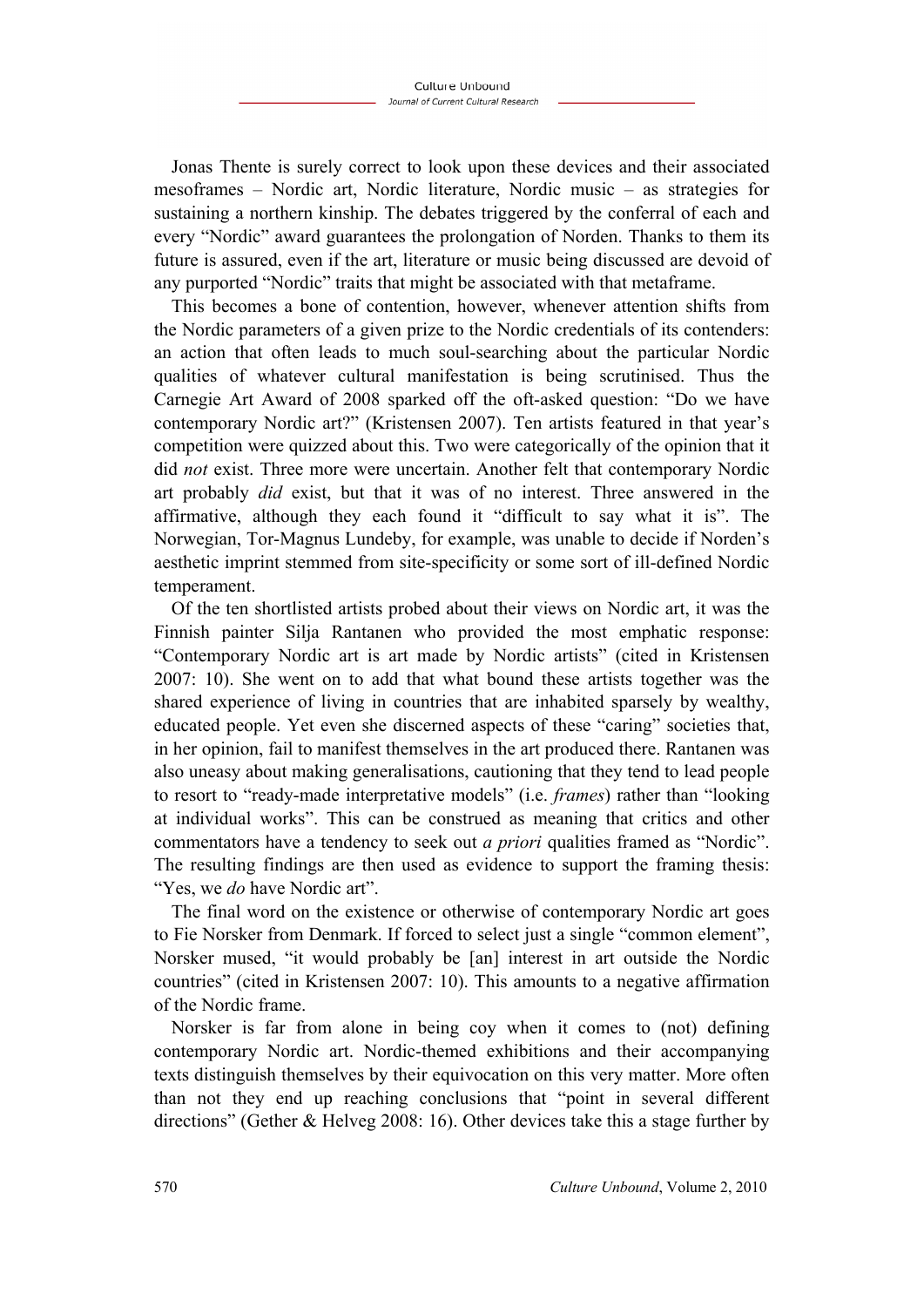sustaining the Nordic metaframe through overtly questioning, fragmenting and undermining the very homogeneity that one might think was essential for it to retain any semblance of unity based on thematic or stylistic equivalence (see e.g. Grønn 2005). As intimated above, however, equivocations and flat denials, paradoxically enough, play a crucial role in populating the mesoframe of "Nordic art", enhancing its archive of framing devices and reinforcing the commonsense notion that Norden is something palpable, if not exactly definable.

This is not to say that all attempts at definition are lacking. Take, for instance, the catalogue to the  $8<sup>th</sup>$  International Watercolour Festival of 2007. In it, Piet van Leuven, the coordinator of the European Confederation of Watercolour Societies, set himself the task of characterising "Nordic watercolour". His "personal opinion" was that paintings that fell into this category were marked by informality, experiment and unorthodoxy. Van Leuven (2007: 6), seemingly without a trace of irony, professed his uncertainty as to whether the latter stemmed from the fact that a formal society for Nordic watercolour had only been in existence since 1989 or if unorthodoxy was "an atavism engendered by fierce, world-exploring Scandinavian ancestors".

Another thing that struck van Leuven (2007: 6) was the Nordic watercolourist's predilection for the extreme use of light and dark. Was this, he speculated, a result of "climatic conditions"? Whilst this question went typically unanswered, one thing is certain: light serves as an essential point of reference for all so-called "Nordic art", whether painted in watercolour or oil. For many art critics and art historians, light is Nordic art's *leitmotif*. A point of origin for this was the 1982 Brooklyn Museum exhibition "Northern Light: Realism and Symbolism in Scandinavian Painting, 1880–1910". In the wake of this show the Swedish art critic and curator, Sune Nordgren (1983: 43) credited its American initiator, Kirk Varnedoe, with "cast[ing] a new light over all our national painters."

Over a quarter of a century later, light continues to shine as a trademark for the art of "the North". Two recent examples, both from Great Britain, illustrate this and show how light is used as a metonymy for Nordic art on a variety of scales. First, "Northern Lights: Swedish Landscapes from the Nationalmuseum, Stockholm" mounted by Birmingham University's Barber Institute in 2009. Here a single Nordic nation – Sweden – came under the spotlight (Burch 2009: 334– 335). A year later the national galleries of London and Edinburgh collaborated to bring "Christen Købke: Danish Master of Light" to a British audience. In this particular instance the gilt-framed canvases of a solitary Nordic artist exuded and radiated the "clear light" of Norden. And, as was noted at the start of this section, "clear light" is seen as a hallmark of this metaframe.

"Northern Light" – this time in the singular – has also been used to market Swedish art for an Australian audience (Cross 1997). This, plus the two examples mentioned above, pay testimony to the enduring legacy of Kirk Varnedoe's "Northern Light" exhibition of the early 1980s. This was reinforced by his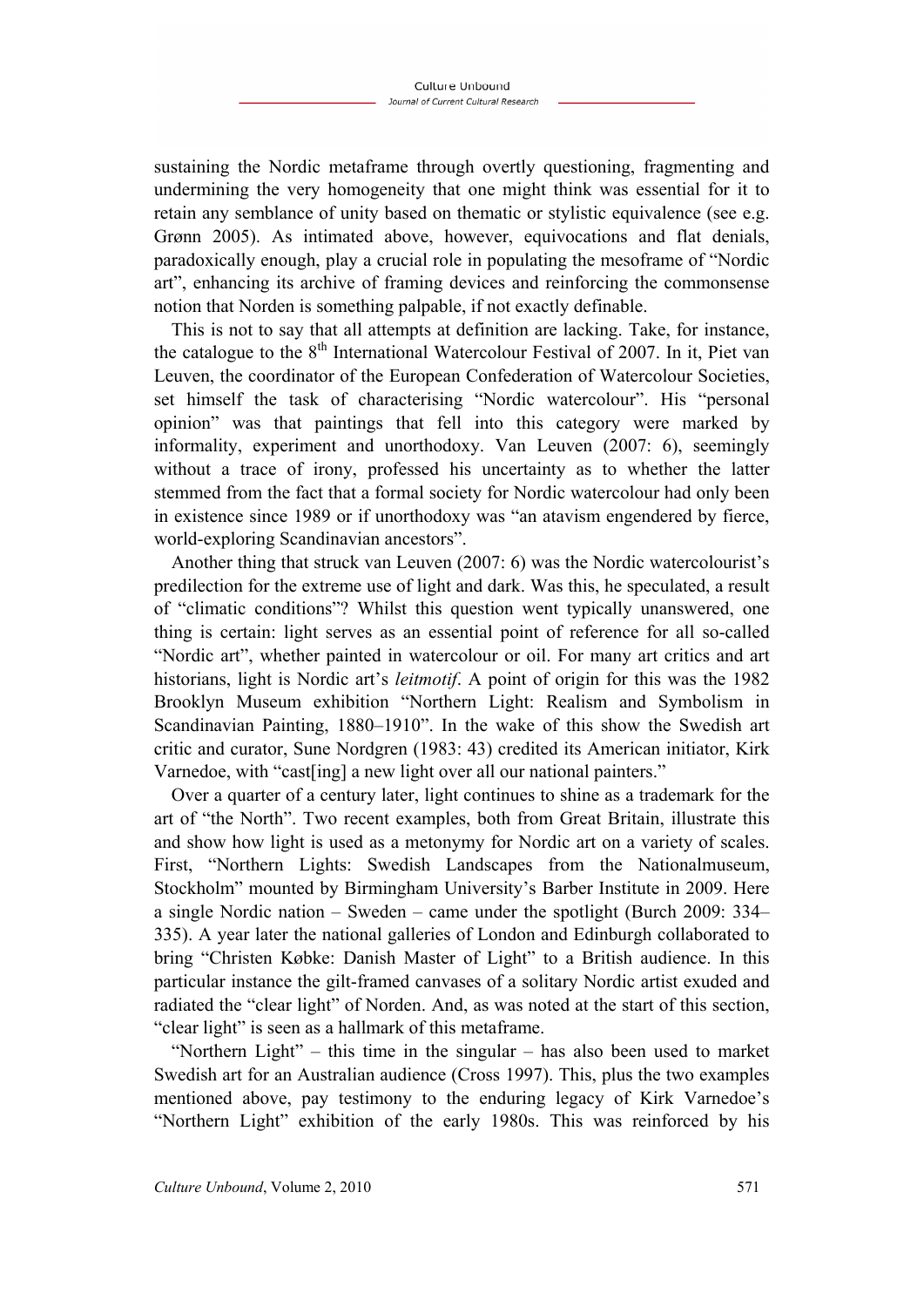subsequent book, *Northern Light: Nordic Art at the Turn of the Century*, published in 1988. The shift from "Scandinavian" to "Nordic" in the subtitles of the exhibition and book reveals the flexibility of the terminology at play when it comes to the art of "the North". The constituent parts are equally fluid, as is apparent from the trend for travelling, temporary displays of fine art from the Nordic region that came in the wake of the Brooklyn Museum show. Subsequent manifestations, such as the London Hayward Gallery's "Dreams of Summer Night" (1986) and, more recently, "A Mirror of Nature: Nordic Landscape Painting, 1840–1910" (2007) can and should be seen as subtly different manifestations of the archive of framing devices that articulates and animates the mesoframe that is Nordic art.

These and other shows tour Norden's museums and, very often, incorporate a more far-flung destination in their itinerary. Thus, during the period spanning the Spring of 2006 and January 2008, "A Mirror of Nature" moved around the national museums of fine art in Finland, Sweden and Norway. It then relocated to Minnesota in the American Midwest before coming to a close at Statens Museum for Kunst in Copenhagen. This diversion over the North Atlantic marked an anniversary: for the same destination – the Minneapolis Institute of Art – was one of the venues for the "Northern Light" exhibition of 1982–83.

This confirms Peter Aronsson's point about Nordic cultural representations being "communicated within Norden and abroad". An exhibition such as "Northern Light" provides a means of marketing Norden to the world. The true promotional potential of this was realised in the "Scandinavia Show", a two day showcase of "Scandinavian design, travel, lifestyle, fashion and food" held in central London in October 2010 (Scandinavia Show 2010). This event demonstrated how the Nordic fellowship accords the sparsely populated nations of northern Europe a platform on the global stage. Recalling Erving Goffman it is possible to consider Nordic-branded culture as a frame for locating, distinguishing, identifying and labelling Norden in the international marketplace. And – to echo John Cage – Norden's Nordic art provides a convenient structure to make it "seen".

Brooklyn Museum's "Northern Light" exhibition is a particular effective illustration of this because its display of nineteenth and early twentieth century painting was part of a wider initiative entitled "Northern Visions". This featured solo exhibitions of contemporary art by Asger Jorn and Öyvind Fahlström as well as *Sleeping Beauty – Art Now: Scandinavia Today*, a group show first presented at the Guggenheim in New York before travelling to Philadelphia and Los Angeles. The fact that these coincided with Brooklyn Museum's "Northern Light" cultivated a link between the art of the past and the art of the present. They were thus vehicles for the continuance of a tradition and strategies for consolidating its archival inheritance.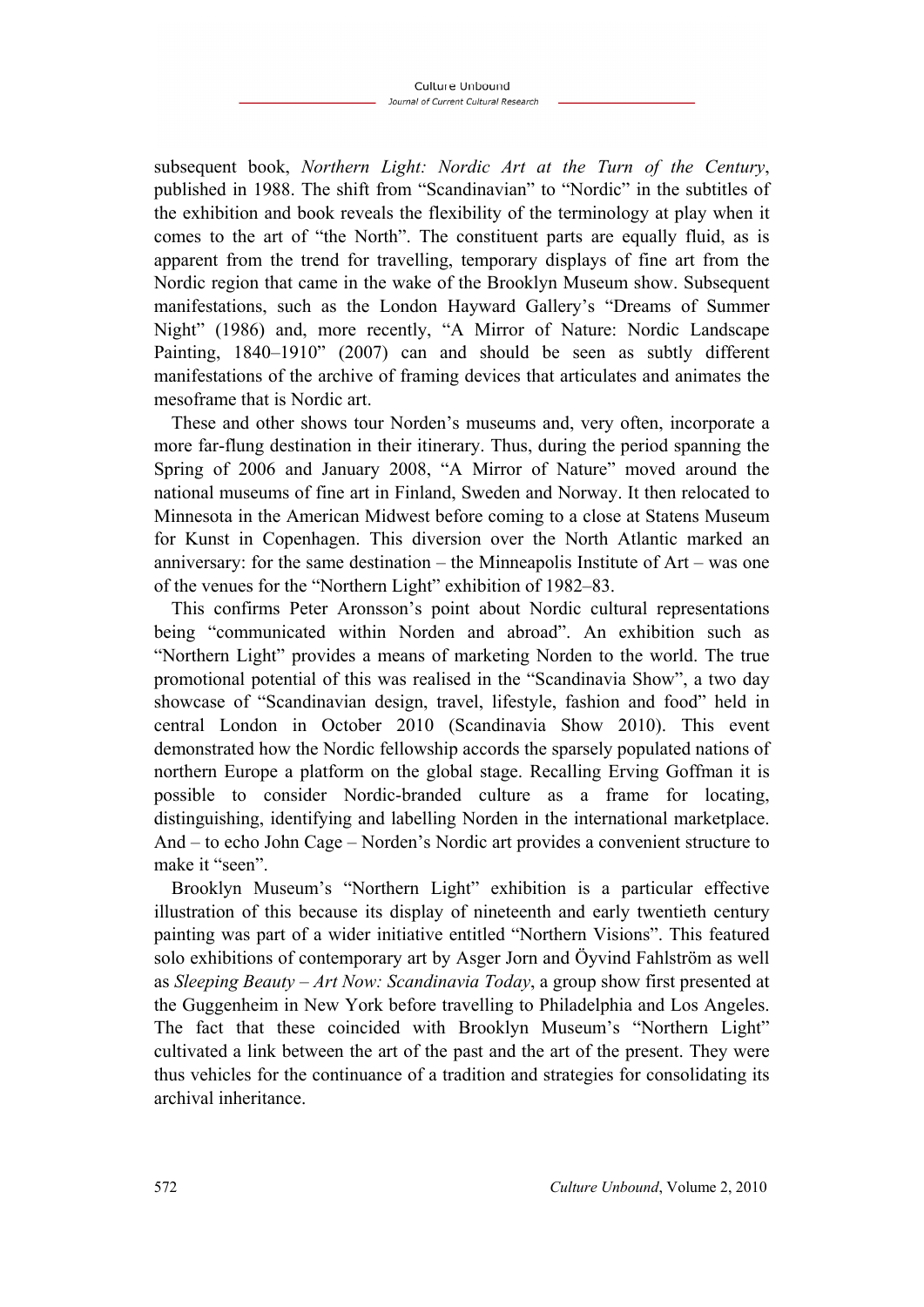A central component of that archive is a careful selection of artworks painted around the turn of the twentieth century, a period when the art of "the North" was first codified (Burch 2009: 336). The supreme example of this is Richard Bergh's painting *Nordic Summer Evening* (1899–1900, oil on canvas, 170 x 223.5, Göteborgs Konstmuseum). This rendering of "light and landscape… [and] psychological tension" (Varnedoe 1982: 83) is iconic precisely because it distils the Nordic metaframe. And it continues to act a catalyst for Nordicity. One of its many reframings includes being reproduced in the catalogue to the 2006 exhibition "Bent: Gender and Sexuality in Contemporary Scandinavian Art" where it appears alongside Annica Karlsson Rixon's photographic series *Nordic Light* (1997–98) (Chadwick 2006: 12). This juxtaposition visualises the metaframe of Norden and the mesoframe of Nordic art: frames that habitually evoke expansive landscapes, light summers and dark winters, nature – and introspection. In *Bent*, the latter quality is highlighted and used to connect with Eija-Liisa Ahtila, a contemporary Finnish video artist whose work apparently "shares an introspective tradition among earlier Nordic artists from Edvard Munch and August Strindberg to Ingmar Bergman" (Chadwick 2006: 13). These supposedly inherited qualities can and should be seen as the sorts of "generative metaphors" that are instrumental to the articulation of Norden's archive of framing devices.

The curator of "Bent" was Whitney Chadwick: a sort of Kirk Varnedoe for a new generation of consumers of Norden. However, unlike her predecessor, Chadwick was eager to point out that, in choosing her artists, she was not aiming to seek out "a shared or 'authentic' Nordic or Scandinavian sensibility in their work" (Chadwick 2006: 9). But this did not stop her alluding to familiar tropes voiced years earlier in Varnedoe's "Northern Light".

It is not unusual to come across instances where Norden is invoked – and then almost immediately disavowed. A further example is *Like Virginity, Once Lost: Five Views on Nordic Art Now* (1999). Its authors, lest we be misled by the book's title, stress that their initiative did not seek "to define a geographical region" or even "contemporary 'Nordic art'" (Birnbaum & Nilsson 1999: cover & 9). A similar incongruity occurred nearly two decades earlier in the form of the previously mentioned "Northern Visions" project – an archival antecedent that is actually cited at the start of *Like Virginity, Once Lost*. Its co-commissioner, the Swedish curator and museum director, Pontus Hultén was almost apologetic about the regional grouping he had helped facilitate. He urged that any Nordic similarities that might be sensed were illusionary and merely the result of looking at the countries of northern Europe from the distant vantage point of North America (Hultén 1982: 11).

Hultén's compatriot, Sune Nordgren would make a similar remark some years later when he dismissed the so-called "Nordic fellowship" as a "fabrication" only given credence by "New World" curators such as Kirk Varnedoe. Nordgren,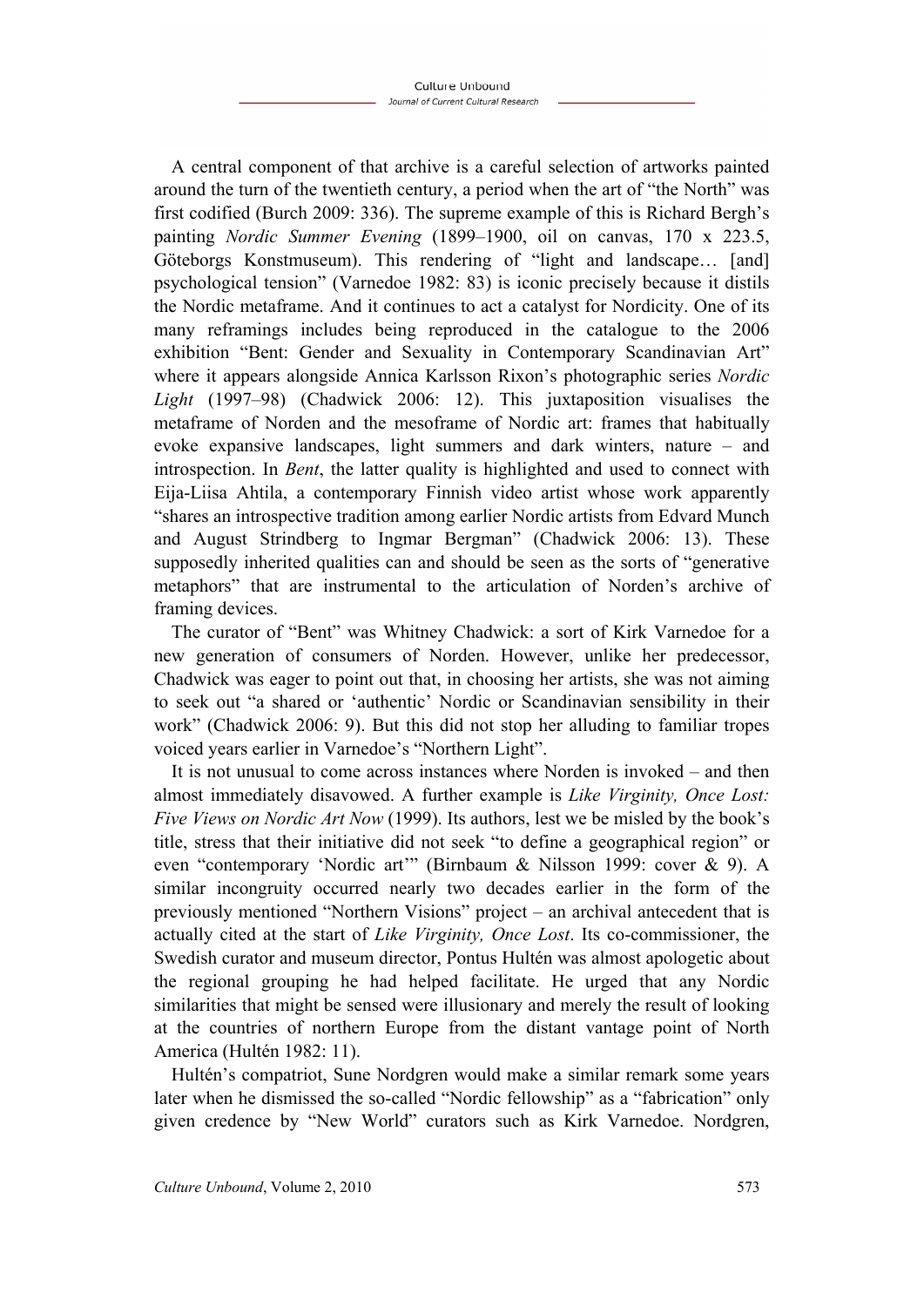writing in 1990, considered the construction "Nordic art" to be "no longer something worth pursuing". It was, and always has been, "a case of romantic selfdeception... that has never functioned... [and that] is kept alive today by means of artificial respiration" (Nordgren 1990: 7).

Sune Nordgren, it must be stressed, was the exact same person who had praised Varnedoe for reframing Nordic art back in the early 1980s. Even after voicing his trenchant criticisms, Nordgren seemed happy to continue his involvement with Nordic-themed exhibitions, penning articles perpetuating Norden's reputation for "barbarians and vandals" (Nordgren 1993).

This schizophrenic attitude towards the "fiction" that is Norden is par for the course (Per Unckel cited in Halén & Wickman 2006: 5). No wonder then that even a journal devoted to all things Nordic is able to conclude that Norden exists whilst not existing (Frenander 2009: 4). Such bewilderment is a confusion brought about by staring fixedly at the picture whilst overlooking the frame. This is because the images on show are contingent, capricious and cloaked in obfuscatory "explanations". Sune Nordgren was right to talk of "artificial respiration". But he failed to grasp that these respirators are frames: the very lungs that breathe life into Norden. Without them Norden would expire. That's why Norden appears to fight for breath every time a framing dispute threatens to constrict its airways – as we shall see in the next section.

# **Disputing the Frames**

During the period 2007–2009 the Nordic Council sought to use its "Art and Culture Programme" to "renew and revitalise the Nordic art and culture cooperation in the Nordic region" (Nordic Culture Point 2007). Knowing as we do that "reframing is social change" (to recall Lakoff 2004: xv), this seemingly unremarkable assertion of rejuvenation is indicative of more than a mere administrative or discursive shift.

The reframing led to the termination of NIFCA, the Nordic Institute for Contemporary Art. This was the Nordic Council of Ministers' "expert organ for visual culture" from 1997 until 2006 (Gelin 2006: 6). An indicative example of the sorts of activities supported by this organisation was Kunsthalle Wien's *Norden: Zeitgenössische Kunst aus Nordeuropa* (Folie & Kölle 2000). NIFCA's leadership used this ambitious survey of contemporary practice as evidence that Nordic art had "moved into focus more than ever" (NIFCA 2000). Those in power at the Nordic Council clearly had other ideas, however, when they chose to disband what had hitherto been one of its principal policy or "action" frames (cf. Schön & Rein 1994: 32).

A flavour of this framing dispute is evident from Cecilia Gelin's (2006: 6–7) foreword to the book *Art and Its Institutions: Current Conflicts, Critique and Collaborations*. In it Gelin announced the imminent demise of the organisation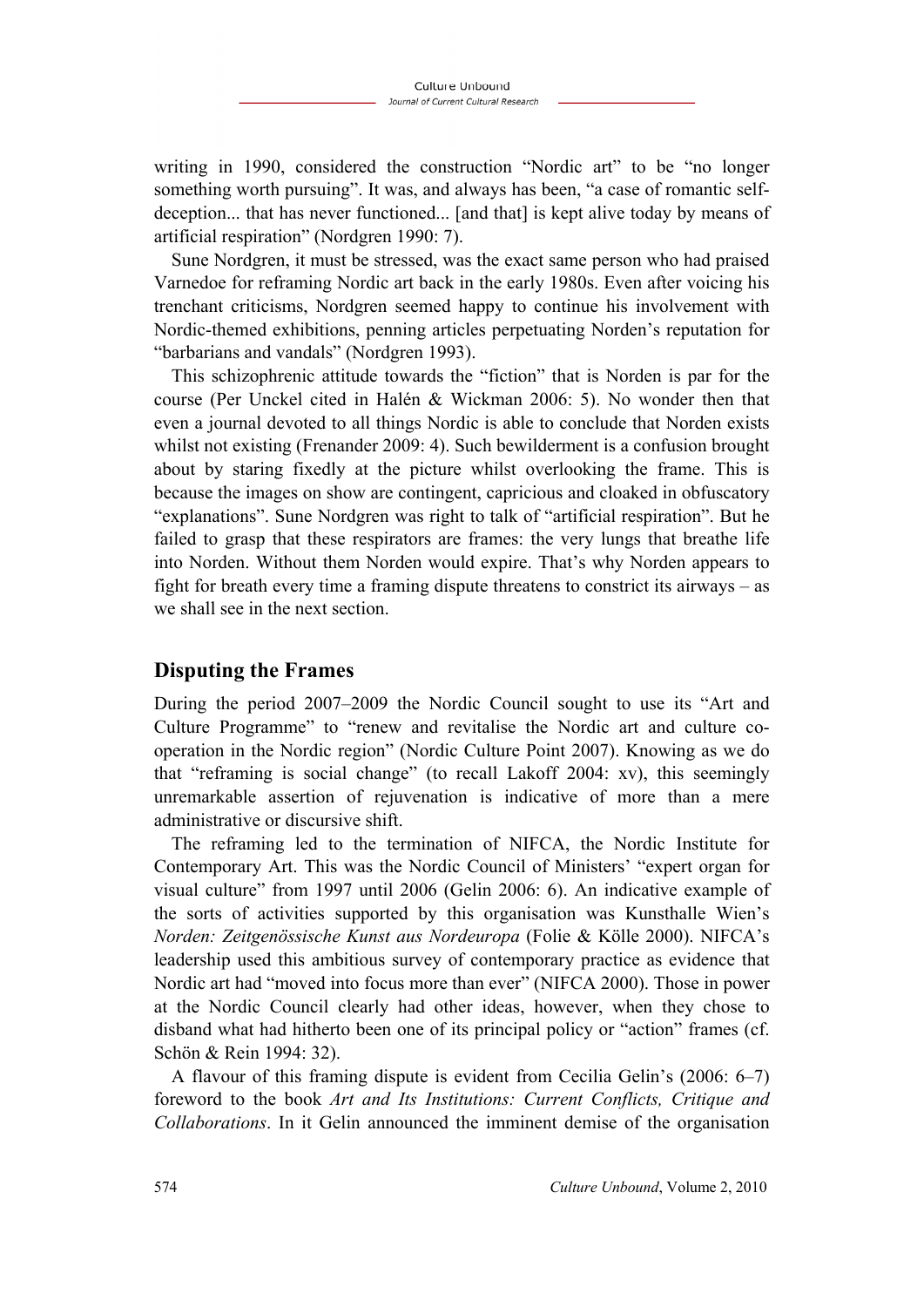she had led in its final years. NIFCA's cessation was part of the above-mentioned "renewal" process that would, according to Gelin, see the closure of nine of the twenty-one Nordic Council organisations and committees concerned with cultural collaboration. Gelin was at the time unaware of what was going to replace them. She was, however, certain that the "programming" of the new structure was going to be "decided by politicians". Gelin's framing of the situation led her to interpret this as further confirmation that "institutions and spaces for thinking processes and critical discourse are gradually [being] squeezed out of societies in the Nordic countries" (Gelin 2006: 6).

Whilst Gelin might have opposed the decision to end NIFCA, she did concede that cultural collaboration in Norden was in need of overhaul (Gelin 2006: 6). NIFCA's successor as the "counterpoint" for such co-operation was *Kulturkontakt Nord*. The evidently acrimonious realignment that led to this change confirms Schön and Rein's (1994: 29) point that "[f]rames are not free-floating but are grounded in the institutions that sponsor them, and policy controversies are disputes among institutional actors who sponsor conflicting frames." With this in mind it is pertinent to examine how Kulturkontakt Nord characterises Norden. It is notable, for instance, that an expanded concept of Norden is promoted from the very moment that one accesses its website (Kulturkontakt Nord n.d.). Its homepage features a map plotting the various "Nordic Houses" and "Nordic Institutes" in Iceland, Greenland, the Faroe Islands, Finland and Åland as well as Estonia, Latvia and Lithuania. This can be interpreted as an attempt to realise some of Cecilia Gelin's aspirations voiced as the curtain fell on NIFCA. She had urged for a transnational approach, shifting the focus to "the so-called peripheries" in an effort to scrutinise "the history of colonialism in the Nordic countries" (Gelin 2006: 7).

Kulturkontakt Nord's elevation of the Baltic States and the semi-autonomous components of the Nordic region is not the only instance of an expanded, "postcolonial" treatment of Norden. In the process of researching this paper another Nordic-themed house – Voksenåsen in Oslo – hosted an exhibition featuring "ten artists with an immigrant background from Norway, Sweden and Denmark" (Leadership Foundation 2010). Its title – "New Nordic Art" – is indicative of an incipient process of reframing. The same phrase features in the promotional material of *Muuto*, a business that likes to promote itself as a unique proponent of "new Nordic design" (Danish Edge 2008). The company states that its designers "are striving to expand the Scandinavian design tradition with new and original perspectives." This is confirmation that naming and framing are complementary processes (Schön & Rein 1994: 26) given that Muuto is derived from *muutos*, a Finnish word meaning "new perspective" (Muuto n.d.).

Muuto represents a practical example of a "generative metaphor" whereby "a familiar constellation of ideas is carried over... to a new situation" (to recall Schön & Rein 1994: 26–27). The term "Scandinavian design" was first coined in 1951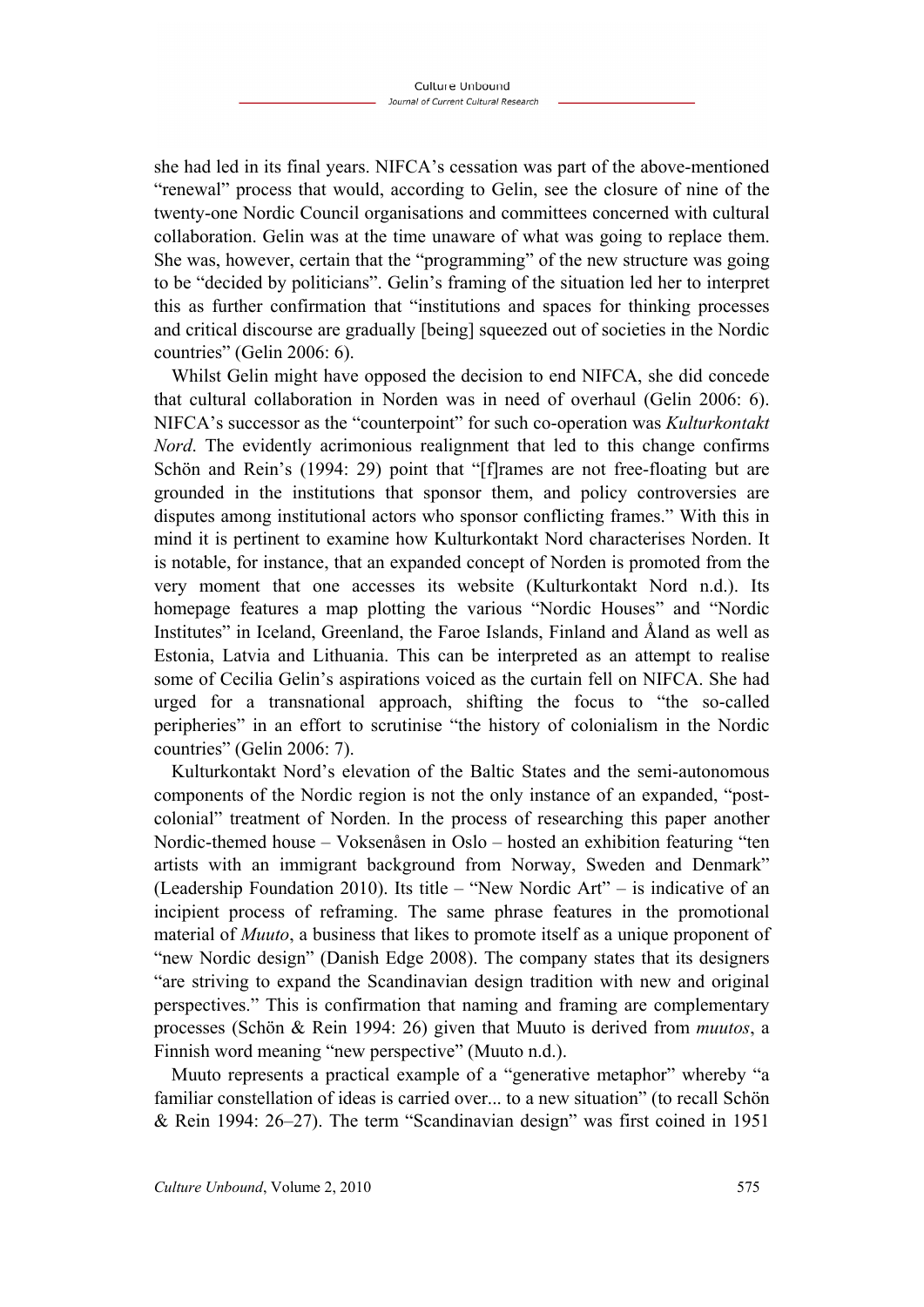(Halén & Wickman 2006: 15) and is by now a well enough established mesoframe to tolerate novel adaptations. Its frames are tested to the limit by the emergence of the design store *Nu Nordik* in the Estonian capital, Tallinn. The firm's founder, Anu Samarüütel, chose this name based on her belief that "Estonian culture and attitude is closer to that of the Scandinavian countries than to Eastern Europe" (cited in Charles & Marie 2008). This contentious claim is part and parcel of the reorientation of the so-called Baltic States in the final years of the twentieth century. Their shift from the Soviet Union to the European Union and the impact of geopolitics on the makeup and role of "northern Europe" marks a process of reframing on a continental scale.

Belonging to a region – or being so framed – can be a positive or negative thing. Indeed, framing forms a distinct strand in international relations literature (see e.g. Mintz & Redd 2003). A good example of this is the mesoframe "Eastern Europe". Webb (2008: xi) explains that this term was used between 1945 and 1990 to describe the then Soviet bloc countries, but that it did not include the Soviet Union itself. Czepczyński (2008: 3) in his book, *Cultural Landscapes of Post-Socialist Cities* notes that, since the fall of the Berlin Wall, many commentators from the newly independent states of Europe have expressed their dislike for the label "Eastern Europe" given its connotations with "the Soviet empire and Russia". By this logic, "Eastern Europe" means "post-Communist" – an equally contested term. Czepczyński (2008: 149) favours "Central Europe" or the "re-branding of the region" as "New Europe". But in doing so he almost entirely occludes the three Baltic States from his study. They clearly fall outside his framing of "Central Europe". But if this is so, and if Webb is correct to say that "Eastern Europe" described the Soviet bloc but "normally excluded the Soviet Union itself", where does this leave the former Estonian Soviet Socialist Republic?

Such uncertainty and the negative connotations of being categorized as "Eastern European" or "post-socialist" helps explain why Estonia's current president, Toomas Hendrik Ilves has sought to frame his re-independent nation as a *Nordic* rather than a *Baltic* country. For Ilves (1999), the Baltic States were united only in misery: if the Baltic metaframe is evocative of anything, he argues, then it is the shared memory of military occupation by hostile powers.

However, it seems that "occupation" is not always something to be lamented. In stark contrast to attitudes concerning the belligerence of Nazi Germany and the Soviet Union, present-day Latvia and Estonia look back on the seventeenth century as the "happy Swedish time" (Burch & Smith 2007: 920; Burch & Zander 2008). Such munificence towards Sweden's long-gone imperial heyday explains – in part at least – the re-branding exercises that occurred in the run-up to two events in Estonia's recent history: the first relating to the 2002 Eurovision Song Contest held in Tallinn; the second concerning Estonia's accession to the European Union two years later. Under the mantra "positively transforming",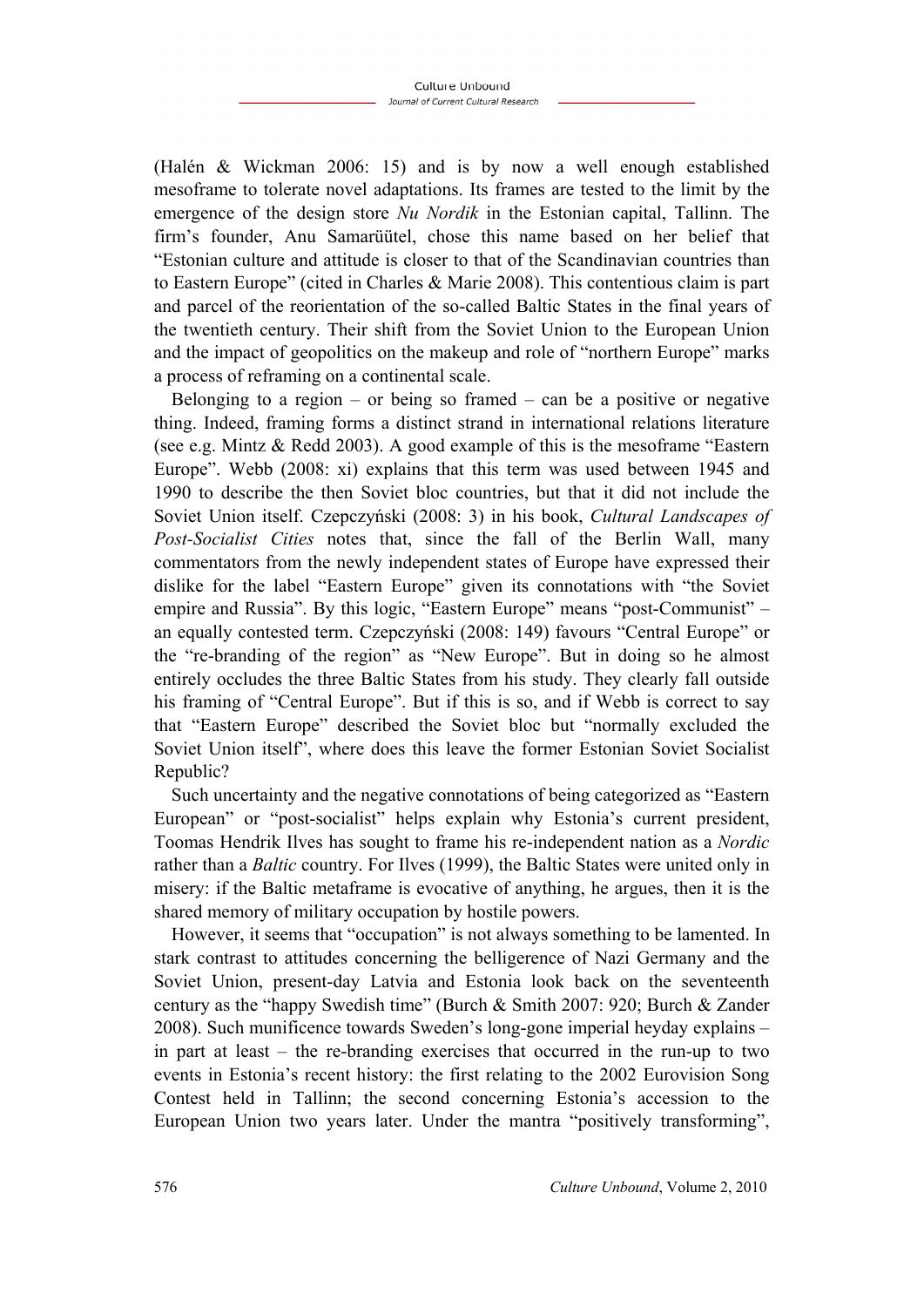Estonia sought to divest itself of its Soviet heritage by completing a "return to Europe". A means to this end was the decision to market Estonia as "a Nordic country with a twist". This, it has been argued, represented an attempt, not only to embed Estonia in Norden and free it from its Soviet past, but also to differentiate it from present-day Russia to the east *and* its Baltic neighbours to the south (Jarvis & Kallas 2006: 161). So, whilst differentiation is essential to destination branding, identification with others – i.e. Norden – is equally important.

Of course, Estonia could hardly pretend to be exactly the same as the entrenched members of Norden. Instead, access was sought through humour and the gentle disparagement of its privileged neighbours to the north. One advertisement (i.e. framing device) drew on Norden's metaframe of accepted images and ideas in order to subvert them:

You like a stormy view, rough coastline, snowy forests, minimalist churches, clean streets, well-groomed gardens, intriguing stone architecture or modern glass edifices, and many blondes – but you know that Scandinavians may be so boring and sterile. Come and see the effect of a dose of extravagance, irony and experimenting in Estonia. (cited in Priks 2008)

Here we have an alternative and less immediately favourable inflection of Norden: not so much a case of Scandinavia than Blandinavia (cf. Foreman 2005). Estonia has sought to position itself as a potential antidote to this by arguing that the staid Nordic brand would be refreshed and reinvigorated by its inclusion. With this in mind, Estonia could be seen as a foil to Norden; a sort of "borderzone" or "bufferstate" perched on its edge – its *frame* (cf. Hjort 1991: 37).

Whether Estonia remains a peripheral Nordic "outpost" or becomes conceptually manoeuvred to Norden's core will say a great deal about future framings of Europe (cf. Pousette 1993: 5). What *is* clear is that the Norden of tomorrow will differ in all sorts of major and minor ways from the Norden of the past and, indeed, the present. By excavating the layers in the framing archive and honing in on disputes and reframings it becomes possible to chart the mutations of this metaframe. In so doing we will be able to detect aspects that differ from today's commonsense associations. After all, "whatever happened to sex in Scandinavia" (OCA 2008)? Will it always be possible to speak of a distinct "Nordic model" when it comes to the welfare state? And how will Norden's reputation for democracy and equality fare given that, as I write these words, the world's media is training its lens on the electoral successes of the far-right in Sweden? The last of these speculations reminds us that we should be mindful of our frames, otherwise we may well find that groups less palatable than our own will do the reframings for us.

# **Reframing the Frames**

This paper has made the case for the framing of Norden. The schema presented here incorporates a diversity of tangible and discursive frames under one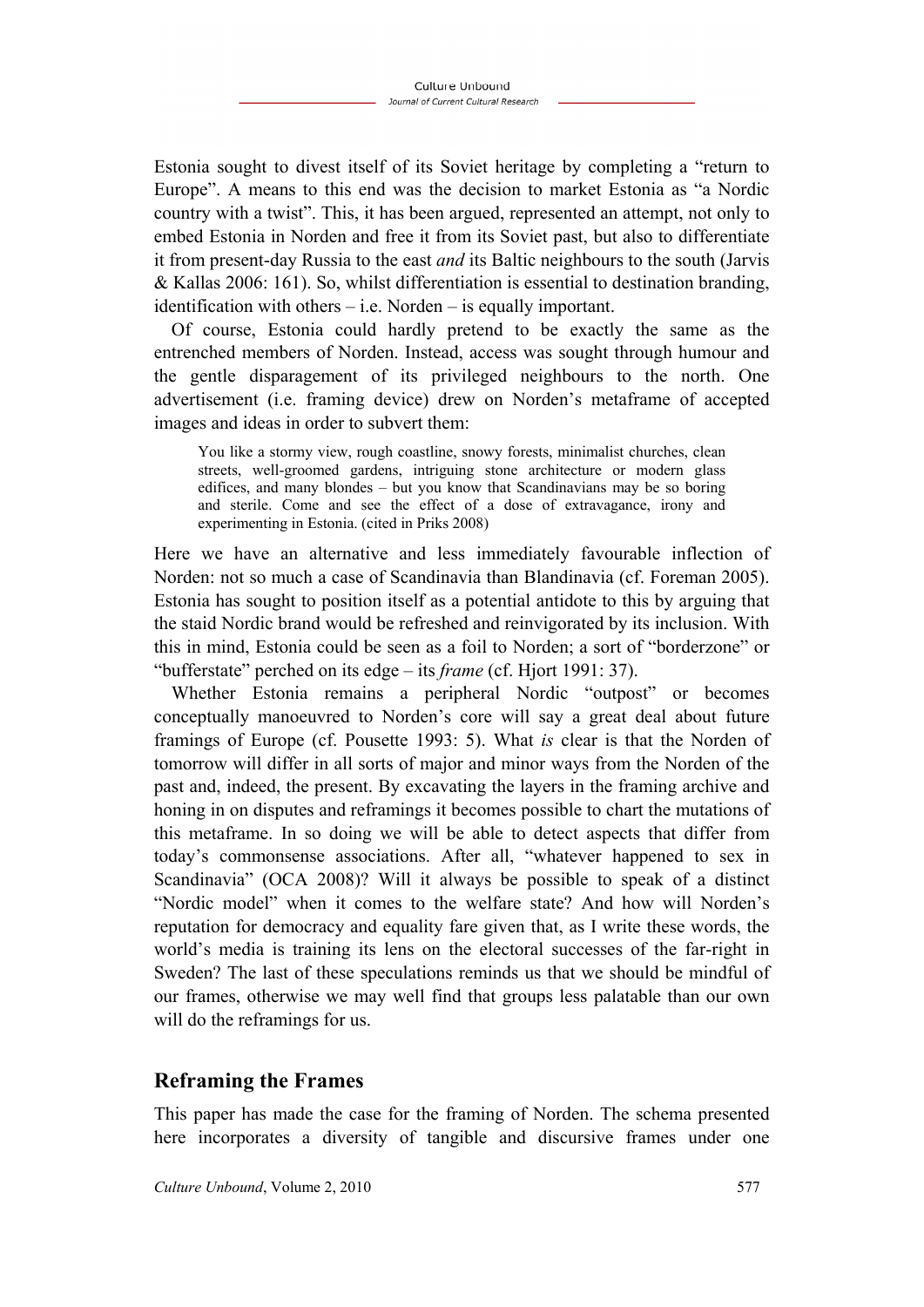overarching metaframe. Evidence for this has come in the form of multiple framing devices, a small sample of which has been addressed above. However, whilst this archive of devices helps substantiate the claims made about Norden, it needs to be stressed that this metaframe fits within an even more pervasive "system of belief": the metaframe of nationalism. It is this that is the true "endemic condition" in northern Europe as everywhere else (Billig 1995: 6). Even the most ardent expression of Norden is framed in national terms. The inaugural Nordic Art Triennial held in the Swedish city of Eskilstuna in 2010 was organised, implemented and presented along national lines (Pantzare 2010). This was equally the case in 1982 when the Guggenheim structured its "Sleeping Beauty" exhibition around an equitable selection of two artists from each of the five nations of Norden (Hultén 1982: 14).

Analyses of Nordic sentiment and understanding confirm it to be subservient to that even more powerful framing construct: the nation (Frenander 2009: 4). Indeed, one of Norden's strengths is its subservient status. It does not impinge in any serious way on the metaframe of nationalism. Estonia's Nordic ambitions are undertaken to strengthen not diminish its national identity. Kirk Varnedoe might have "cast a new light" over Norden's "national painters" with his "Northern Light" exhibition. But these artists remain national first, Nordic second. The exact same artworks enlisted to Norden's cause slip seamlessly back to where they "belong": the national canons and national museums of Norden's constituent states and autonomous regions.

Put harshly, Norden is an add-on; a pleasant diversion; a convenient tool for marketing and a means for the affluent nations of northern Europe to have a profile that belies their international importance. But this is not to belittle the significance of Norden as a subject for study. Indeed, the fact that Norden can accommodate so many inherent contradictions makes it a fascinating topic for analysis. Any such investigation will surely conclude that Norden is a very flexible phenomenon. Funders and policy makers ought to recognise this so as to avoid repeating humdrum framings. That Norden can tolerate all manner of divergence should give scope for inventive reframings by curators, scholars and sponsors alike. The Nordic Council has opened the way for a more expansive definition of Norden – and with it the frames will follow. If this leads to frame disputes then that is all well and good, for they will help expose Norden's faultlines and delimitations.

Yet for these flaws to be properly appreciated we must sharpen our framing faculties. This will dispel many misconceptions held even by those driving the framing devices. It is, for example, troubling that the instigators of the first Nordic Art Triennial could claim to have approached Norden "as a nought, as an unwritten sheet" (Pantzare 2010: 10). Equally problematic is the fact that the authors of *Like Virginity, Once Lost*: *Five Views on Nordic Art Now* could countenance their vision of Norden as "a fantasy that lives only within these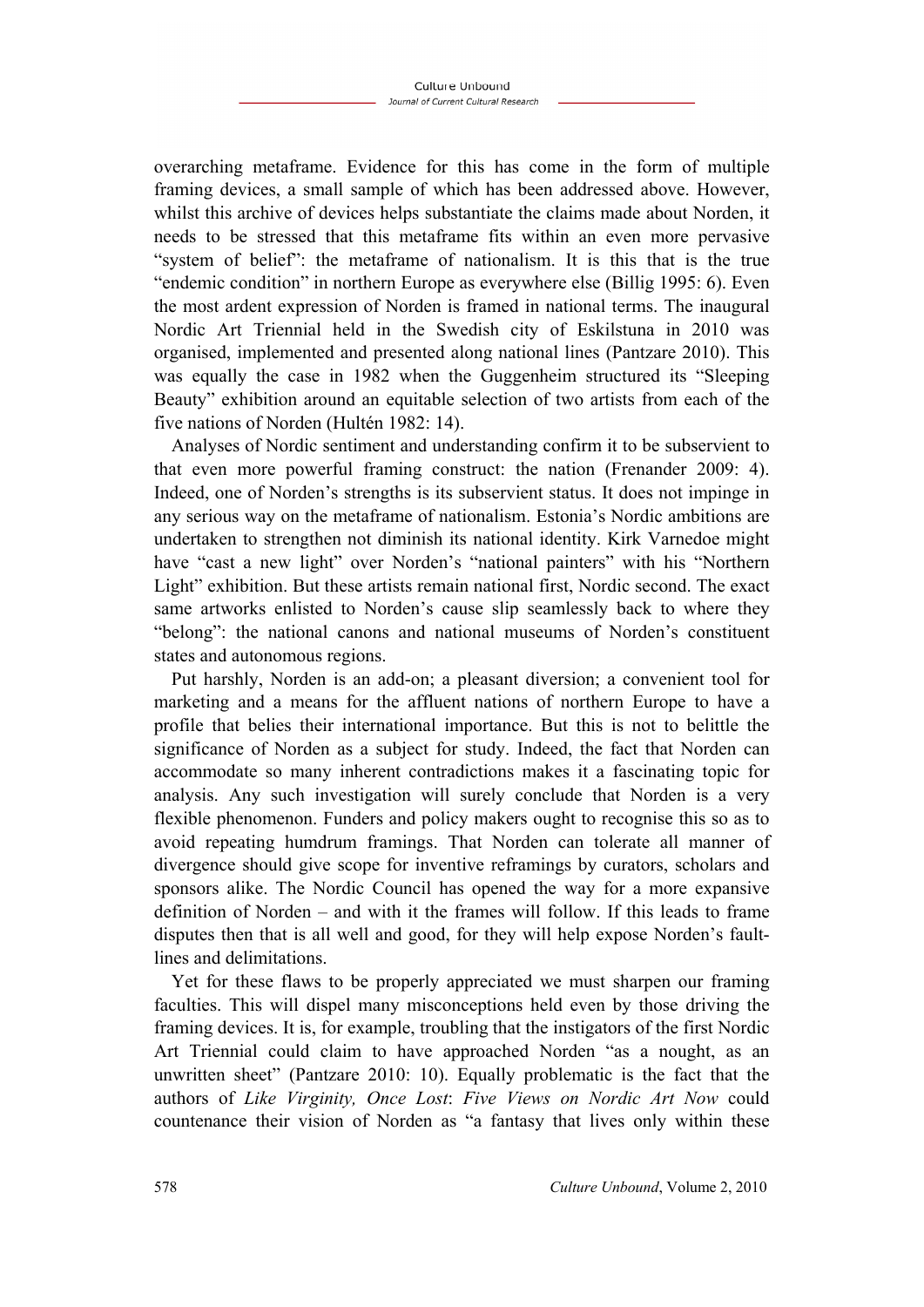pages" (Birnbaum & Nilsson 1999: 9). These assertions are indicative of serious and fundamental misunderstandings. The exhibition and the book are only explicable because of a vast and multifaceted pre-existing metaframe constituted of an ever-expanding archive of devices and disputes.

To really grasp the framing features of Norden one would do well to consult the writings of Gregory Bateson, an early exponent of frame analysis and author of "Theory of Play and Fantasy" first published in 1954. This makes plain that, in order to assess the "semantic validity" of the sort of "fantasy" put forward by Birnbaum and Nilsson, we must "examine the nature of the frame in which these interpretations are offered" (Bateson 1954/1972: 184). This is precisely what I have endeavoured to do in this playful paper.

**Stuart Burch** is a Senior Lecturer at Nottingham Trent University where he teaches museum studies, heritage management and public history. He is currently conducting research into national art museums in northern Europe as part of "Nordic Spaces", a four-year multinational project funded by a consortium led by Riksbankens Jubileumsfond. E-mail: [stuart.burch@ntu.ac.uk](mailto:stuart.burch@ntu.ac.uk).

### **References**

- Bateson, Gregory (1954/1972): "A Theory of Play and Fantasy", *Steps to an Ecology of Mind: Collected Essays in Anthropology, Psychiatry, Evolution, and Epistemology*, Aylesbury: Intertext, 177–193*.*
- Billig, Michael (1995): *Banal Nationalism*, London: Sage.
- Birnbaum, Daniel & John Peter Nilsson (eds) (1999): *Like Virginity, Once Lost: Five Views on Nordic Art Now*, Malmö: Propexus.
- Bloor, Meriel & Thomas Bloor (2007): *The Practice of Critical Discourse Analysis: An Introduction*, London: Hodder Education.
- Bourdieu, Pierre (1985): "The Social Space and the Genesis of Groups", *Theory and Society*, 14:6, 723–44.

Burch, Stuart (2009): "Noetic Norden: Assembling and Dissembling the Art of 'the North'", *Kultur~Natur: Konferens för kulturstudier i Sverige 2009*, Linköping: Linköping University, 333– 337: <http://www.ep.liu.se/ecp/040/029/ecp0904029.pdf>(06/01/10).

Burch, Stuart & David J. Smith (2007): "Empty Spaces and the Value of Symbols: Estonia's 'War of Monuments' from Another Angle", *Europe-Asia Studies*, 59:6, 913–936.

Burch, Stuart & Ulf Zander (2008): "Preoccupied by the Past – The Case of Estonia's Museum of Occupations", *Scandia: Tidskrift för Historisk Forskning*, 74:2, 53–73.

Cage, John (1939/1973): *Silence*, London: Calder & Boyars.

Carter, Michael & Adam Geczy (2006): *Reframing Art*, Oxford: Berg.

- Chadwick, Whitney (ed.) (2006): *Bent: Gender and Sexuality in Contemporary Scandinavian Art*, San Francisco: San Francisco State University.
- Charles & Marie (2008): "Brand Nu", *Charles & Marie: The Quintessential Lifestyle Navigator*, 06.11,<http://charlesandmarie.com/gt/blog/article//brand-nu>(12/08/08).

Cross, Elizabeth (c.1997): *Northern Lights / Gathering Light*, Stockholm: Moderna Museet.

Czepczyński, Mariusz (2008): *Cultural Landscapes of Post-Socialist Cities: Representation of Powers and Needs*, Aldershot: Ashgate.

Danish Edge (2008): "Muuto – New Nordic", 28.03:

<http://www.danishedge.dk/visVisitkortKvadrat.asp?artikelID=1918> (04/01/10).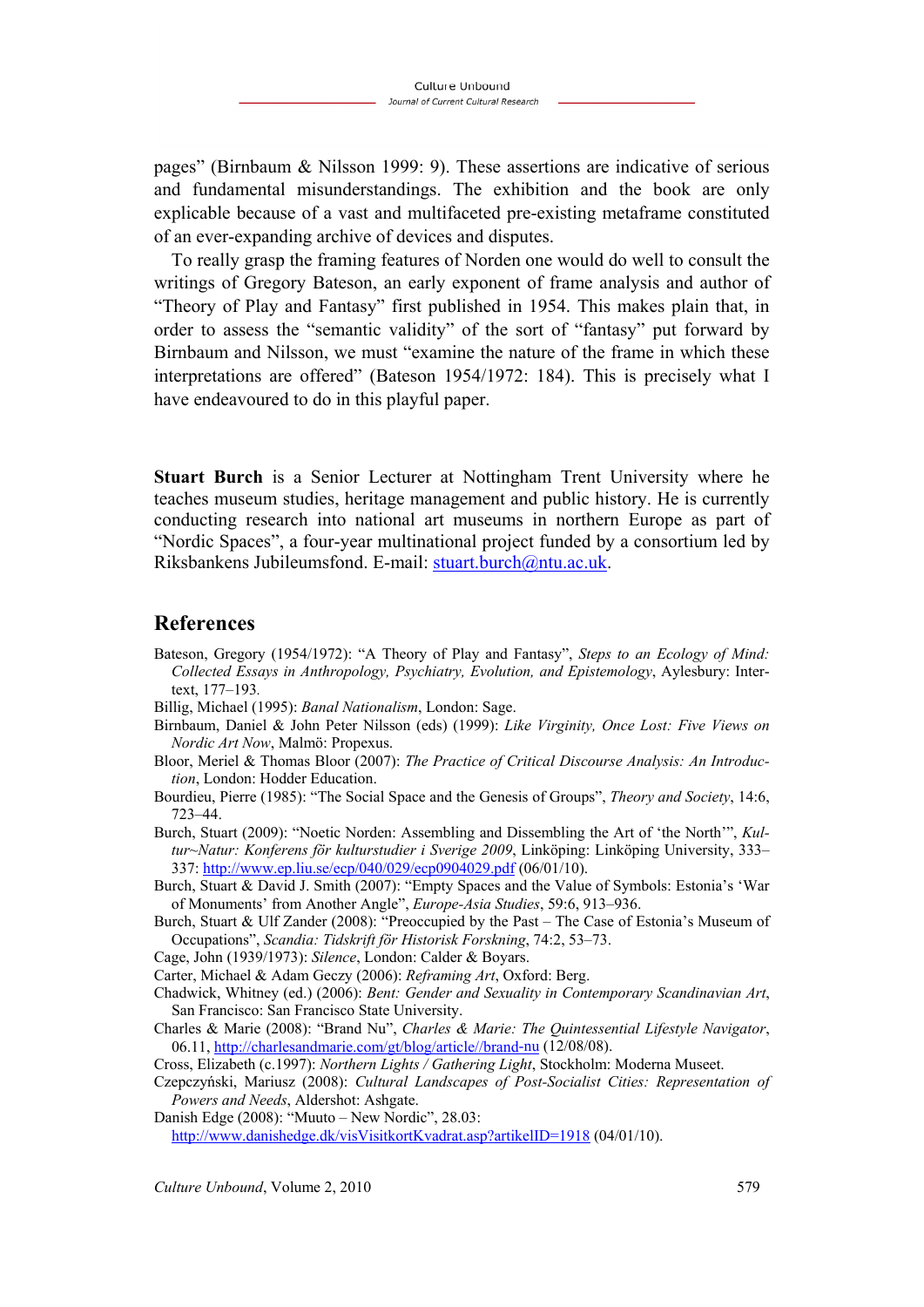- Douglas, Mary (1984): *Purity and Danger: An Analysis of the Concepts of Pollution and Taboo*, London: Routledge.
- Entman, Robert M., Jörg Matthes & Lynn Pellicano (2008): "News, Sources, and Effects of News Framing", Karin Wahl-Jorgensen & Thomas Hanitzsch (eds): *The Handbook of Journalism Studies*, New York: Routledge, 175–190.
- Ernst, Wolfgang (1996): "Framing the Fragment: Archaeology, Art, Museum", Paul Duro (ed.): *The Rhetoric of the Frame: Essays on the Boundaries of the Artwork*, Cambridge: Cambridge University Press, 111–135.
- Folie, Sabine & Brigitte Kölle (2000): "The North Considered From a Southerner's Point of View: Notes on an Exhibition", Sabine Folie & Brigitte Kölle (eds): *Norden: Zeitgenössische Kunst aus Nordeuropa*, Vienna: Kunsthalle Wien, 13–15.

Foreman, Jonathan (2005): "Blandinavia!", *Daily Mail*, 14.09: [http://www.dailymail.co.uk/pages/live/articles/news/news.html?in\\_article\\_id=362369&in\\_page](http://www.dailymail.co.uk/pages/live/articles/news/news.html?in_article_id=362369&in_page_id=1770)  $id=1770$  (15/09/05).

Frenander, Anders (2009): "Inledning NKT 1½/2009", *Nordisk Kulturpolitisk Tidskrift*, 1.5, 3–6.

Gelin, Cecilia (2006): "The Utopian Institution?", Möntmann, 6–7.

- Gether, Christian & Marie Louise Helveg (eds) (2008): *Nordiske Stemninger: Vor Tids Landskabsfotografi* (*Nordic Moods: Landscape Photography of Our Time*), Arken: Museum for Moderne Kunst.
- Goffman, Erving (1974): *Frame Analysis*, Hardmondsworth: Penguin.
- Gold, Hazel (1993): *The Reframing of Realism: Galdós and the Discourses of the Nineteenthcentury Spanish Novel*, Durham, N.C. & London: Duke University Press.
- Grønn, Jenny Fossum (ed.) (2005): *Nordic Voices: Literature from the Nordic Countries*, Oslo: Nordbok.
- Halén, Widar & Kerstin Wickman (eds) (2006): *Scandinavian Design Beyond the Myth: Fifty Years of Design from the Nordic Countries*, Stockholm: Arvinius Förlag.
- Hjort, Øystein (1991): "Att tjäna konsten, att tjäna sitt levebröd" in Carl Tomas Edam et al. (eds): *Nordisk Nutidskonst: Tolv Samtida Konstnarer*, Stockholm: Foreningen Norden, 37–64.

Hultén, Pontus (1982): "Little History and Explanation", Springfeldt, 11–16.

- Ilves, Toomas Hendrik (1999): "Estonia as a Nordic Country", Speech to the Swedish Institute for International Affairs, 14.12:<http://www.vm.ee/eng/nato/1210.html> (27/10/08).
- Jarvis, Jeff & Piret Kallas (2006): "Estonia Switching Unions: Impacts of EU Membership on Tourism Development", Derek R. Hall, Melanie K. Smith, Barbara Marciszewska (eds): *Tourism in the New Europe*, Wallingford: CAB International, 154–169.
- Jones, Michael & Jens Christian Hansen (2008): "The Nordic Countries: A Geographical Overview" in Jones & Olwig, 543–567.
- Jones, Michael & Kenneth Olwig (eds) (2008): *Nordic Landscapes: Region and Belonging on the Northern Edge of Europe*, Minneapolis: University of Minnesota Press.
- Klandermans, Bert (2004): "The Demand and Supply of Participation: Social-Psychological Correlates of Participation in Social Movements", Snow et al., 360–379.
- Kristensen, Julia (2007): "Do We Have Contemporary Nordic Art?", *Kiasma magazine*, 10:36, 9– 10.
- Kulturkontakt Nord (n.d.): "Norden: Kulturkontakt Nord": [http://www.kknord.org](http://www.kknord.org/) (06/01/10).
- Lakoff, George (2004): *Don't Think of an Elephant! Know Your Values and Frame the Debate*, Vermont: Chelsea Green.
- Leadership Foundation (2010): "New Nordic Art": [http://www.leadershipfoundation.no/index.php?option=com\\_content&task=view&id=46&Itemi](http://www.leadershipfoundation.no/index.php?option=com_content&task=view&id=46&Itemid=1)  $d=1$  (29/01/10).
- van Leuven, Piet (2007): "Nordic Watercolour in a European Context", von Platen, 6–7.
- Lund, Nils-Ole (2008): *Nordic Architecture*, Copenhagen: Arkitektens Forlag.
- Mintz, Alex & Steven B. Redd (2003): "Framing Effects in International Relations", *Synthese*, 135:2, 193–213.
- Möntmann, Nina (ed.) (2006): *Art and Its Institutions: Current Conflicts, Critique and Collaborations*, London: Black Dog Publishing.

Muuto (n.d.): "About Muuto": [http://www.muuto.com](http://www.muuto.com/) (04/01/10).